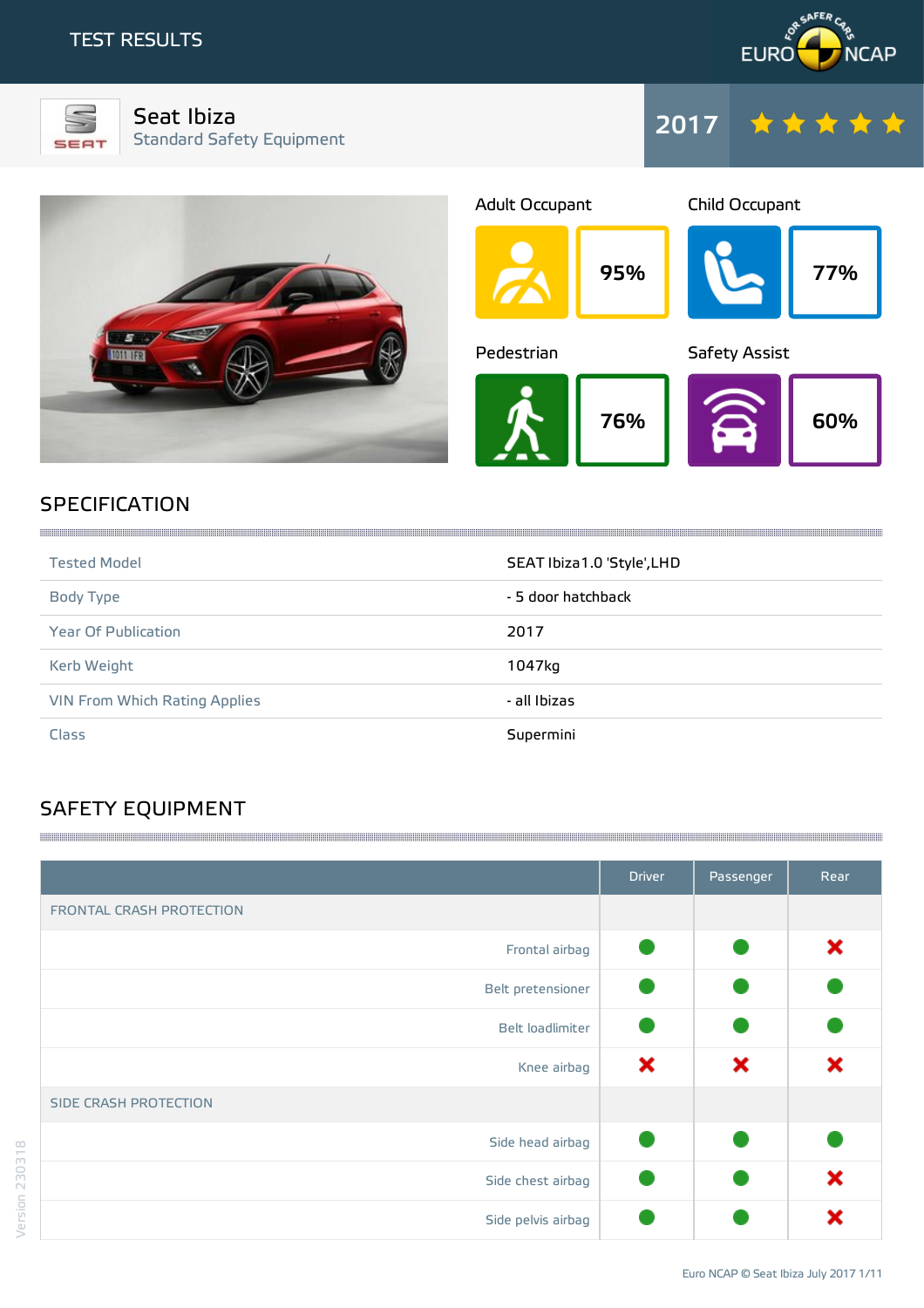

# SAFETY EQUIPMENT (NEXT)

|                         | <b>Driver</b> | Passenger | Rear |
|-------------------------|---------------|-----------|------|
| <b>CHILD PROTECTION</b> |               |           |      |
| Isofix                  |               | ×         |      |
| Integrated CRS          |               | ×         | ×    |
| Airbag cut-off switch   |               |           |      |
| <b>SAFETY ASSIST</b>    |               |           |      |
| Seat Belt Reminder      |               |           |      |

<u> 1989 - Andrea Stadt Stadt Stadt Stadt Stadt Stadt Stadt Stadt Stadt Stadt Stadt Stadt Stadt Stadt Stadt Stadt Stadt Stadt Stadt Stadt Stadt Stadt Stadt Stadt Stadt Stadt Stadt Stadt Stadt Stadt Stadt Stadt Stadt Stadt St</u>

| <b>OTHER SYSTEMS</b>    |   |
|-------------------------|---|
| Active Bonnet (Hood)    | × |
| <b>AEB Pedestrian</b>   |   |
| <b>AEB City</b>         |   |
| AEB Inter-Urban         |   |
| Speed Assistance System |   |
| Lane Assist System      |   |

Note: Other equipment may be available on the vehicle but was not considered in the test year.

Fitted to the vehicle as standard  $\bigcirc$  Fitted to the vehicle as part of the safety pack

 $\bigcirc$  Not fitted to the test vehicle but available as option or as part of the safety pack  $\bigcirc$  Not available  $\qquad$  Not applicable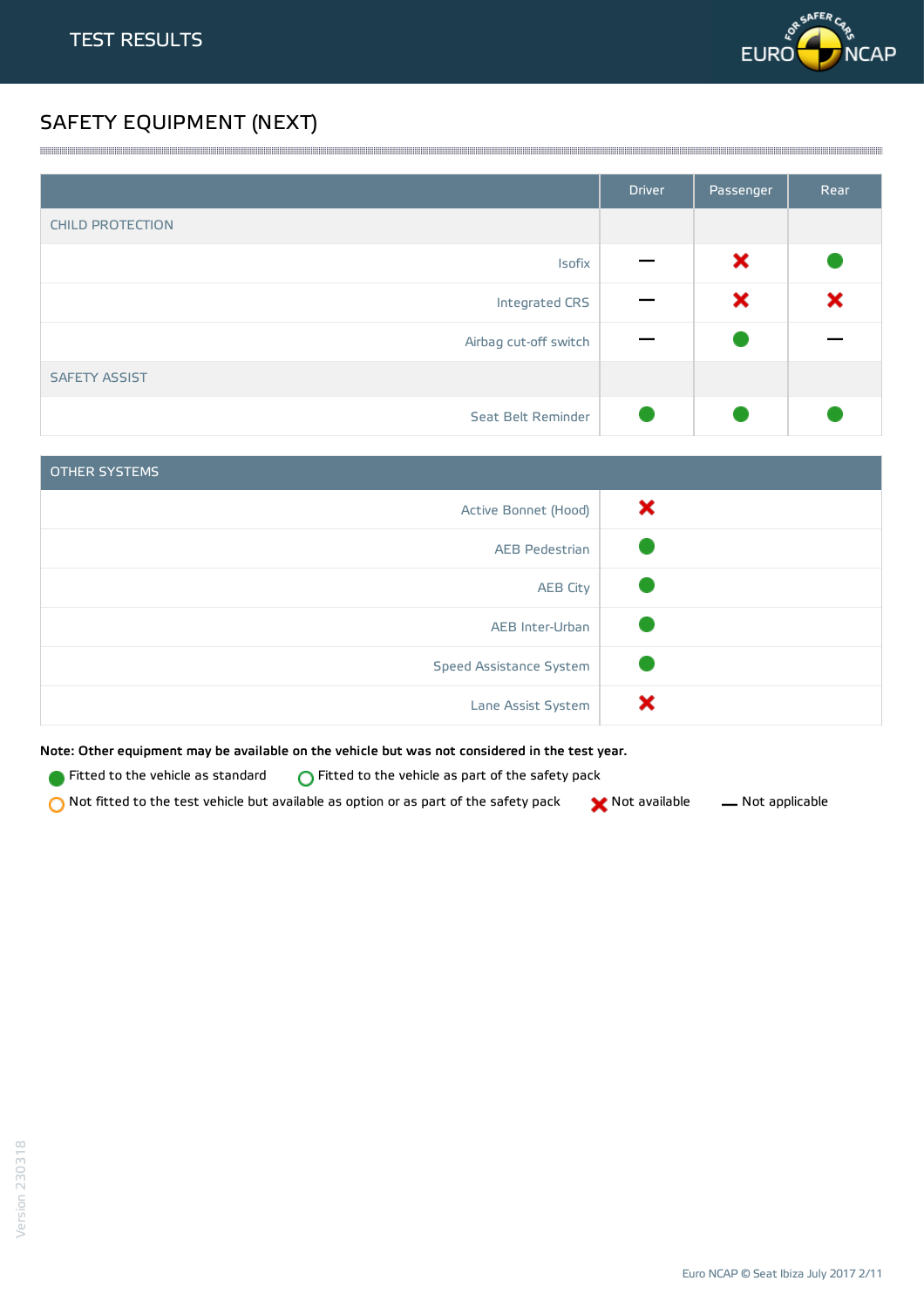







Euro NCAP © Seat Ibiza July 2017 3/11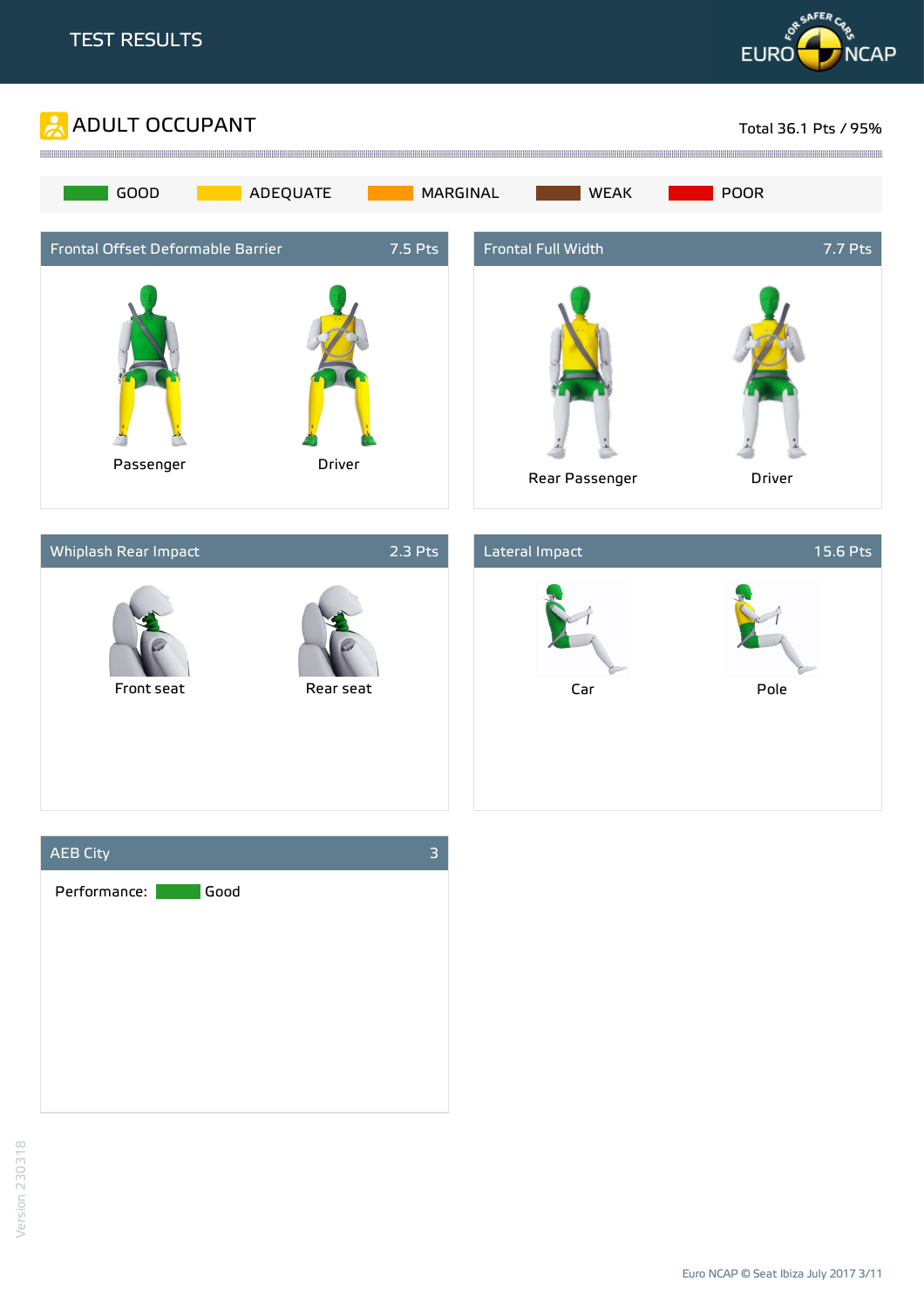

# ADULT OCCUPANT TO A RESERVE TO A RESERVE TO A RESERVE TOTAL TOTAL 36.1 Pts / 95%

### Comments

The passenger compartment remained stable in the front offset test. Dummy readings indicated good protection of the knees and femurs of both the driver and passenger. SEAT showed that a similar level of protection would be provided to occupants of different sizes and to those sat in different positions. In the full-width rigid-barrier impact, protection of the driver and passenger was good or adequate. In the side barrier test, good protection was provided to all critical parts of the body and the Ibiza scored maximum points. In the more severe side pole impact, protection of chest was adequate and that of other body regions was good. Tests on the front seats and head restraints demonstrated good protection against whiplash protection in the event of a rear-end collision. A geometric assessment of the rear seats also indicated good whiplash protection. The Ibiza has a standard-fit autonomous emergency braking system. In tests of its functionality at low speeds typical of city driving at which many whiplash injuries are caused, the system performed well, with collisions avoided at all test speeds.

the contract of the contract of the contract of the contract of the contract of the contract of the contract of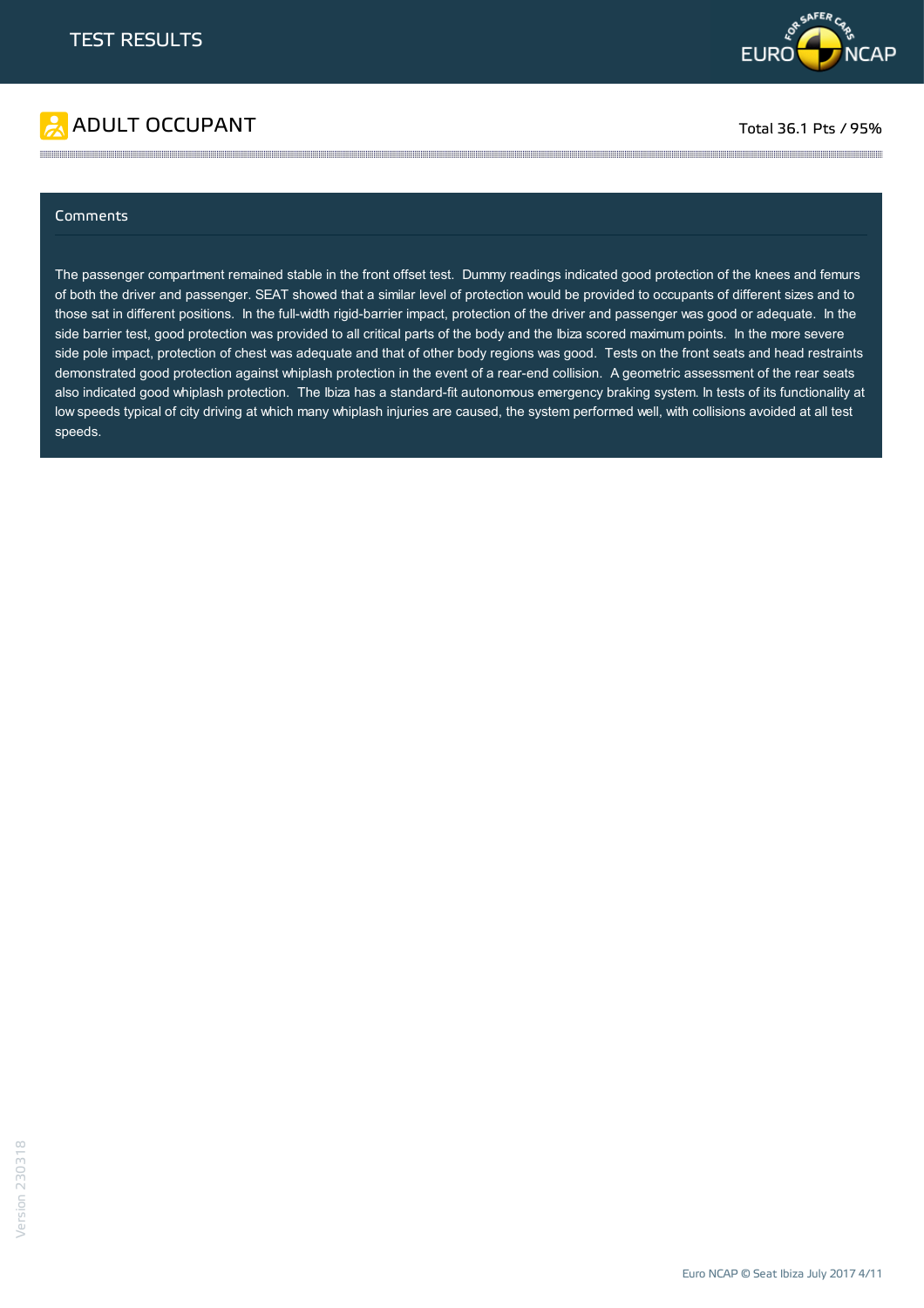





Restraint for 6 year old child: Romer KidFix XP Restraint for 10 year old child: Takata Maxi Safety Features 7 Pts

|                                                                                                            | Front<br>Passenger       | 2nd row<br>outboard              | 2nd row<br>center |
|------------------------------------------------------------------------------------------------------------|--------------------------|----------------------------------|-------------------|
| <b>Isofix</b>                                                                                              | ×                        |                                  | ×                 |
| i-Size                                                                                                     | ×                        |                                  | ×                 |
| Integrated CRS                                                                                             | ×                        | ×                                | ×                 |
| Fitted to test car as standard<br>Not on test car but available as option                                  | Not available            |                                  |                   |
| <b>CRS Installation Check</b>                                                                              |                          |                                  | 12 Pts            |
| Install without problem<br>Install with care<br>Safety critical problem                                    | Installation not allowed |                                  |                   |
| <b>E</b> i-Size CRS                                                                                        |                          |                                  |                   |
| Maxi Cosi 2way Pearl & 2wayFix<br>Maxi Cosi 2way Pearl & 2wayFix<br>(rearward) (iSize)<br>(forward) (Size) |                          | BeSafe iZi Kid X2 i-Size (iSize) |                   |
|                                                                                                            |                          |                                  |                   |

Version 230318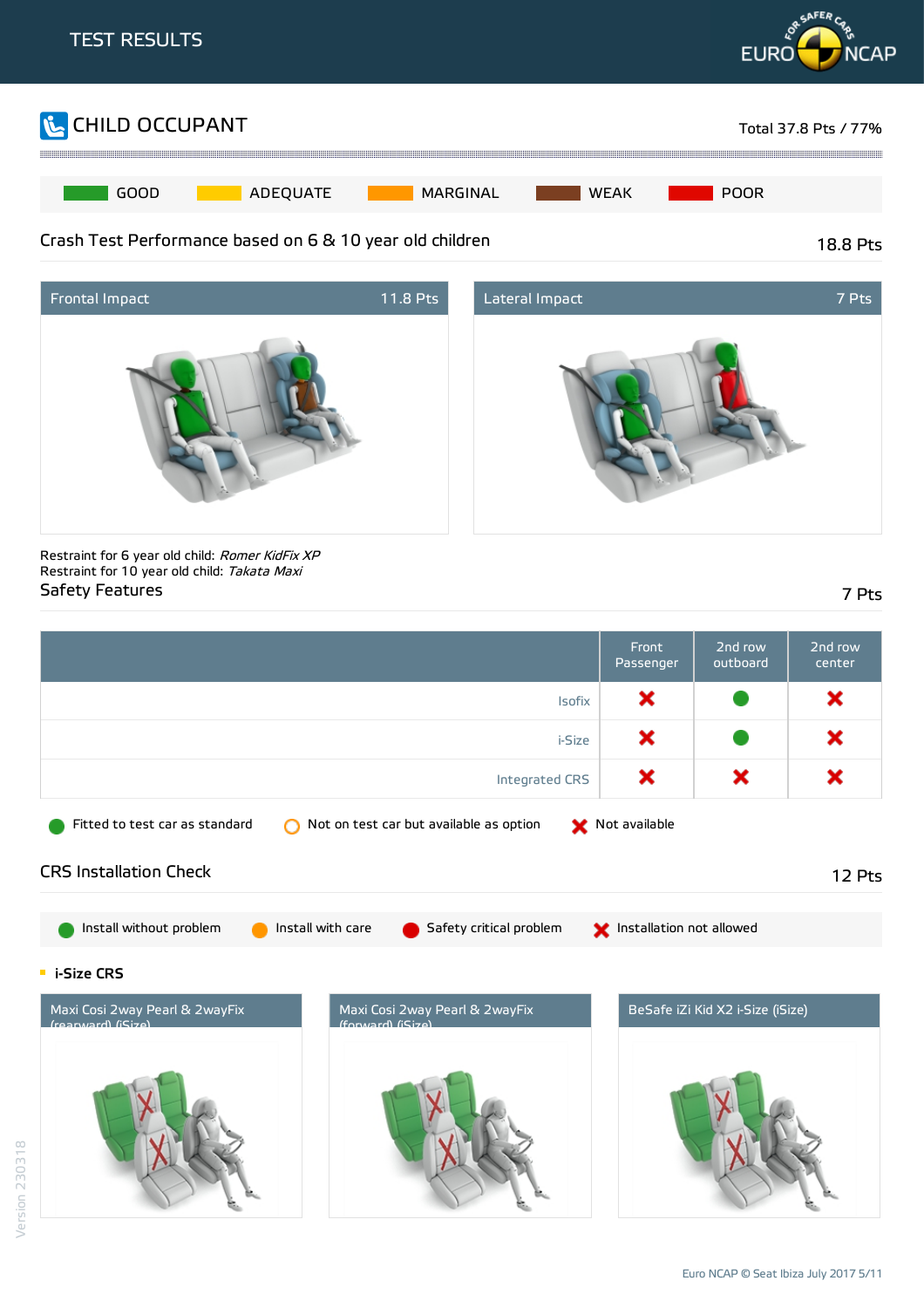

# **The CHILD OCCUPANT** Total 37.8 Pts / 77%

### **ISOFIX CRS**



### Römer KidFix XP (ISOFIX)



the contract of the contract of the contract of the contract of the contract of the contract of the contract of





### **Universal Belted CRS**



### Römer KidFix XP (Belt)





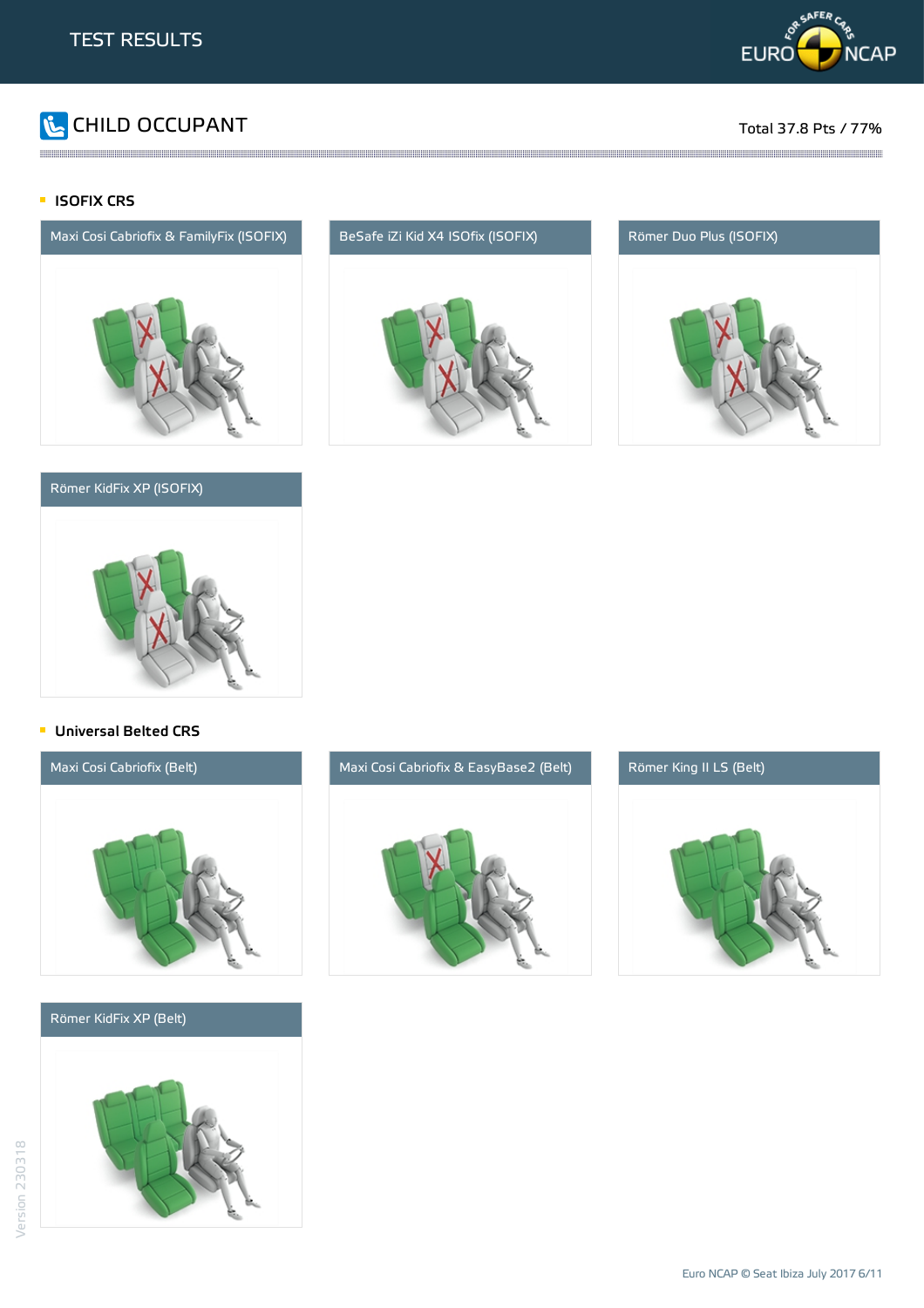



|                                                   | <b>Seat Position</b>    |                          |               |              |
|---------------------------------------------------|-------------------------|--------------------------|---------------|--------------|
|                                                   | Front                   | 2nd row                  |               |              |
|                                                   | <b>PASSENGER</b>        | <b>LEFT</b>              | <b>CENTER</b> | <b>RIGHT</b> |
| Maxi Cosi 2way Pearl & 2wayFix (rearward) (iSize) | $\Box$                  |                          | $\Box$        |              |
| Maxi Cosi 2way Pearl & 2wayFix (forward) (iSize)  | $\Box$                  |                          | $\Box$        |              |
| BeSafe iZi Kid X2 i-Size (iSize)                  | $\Box$                  |                          | $\Box$        |              |
| Maxi Cosi Cabriofix & FamilyFix (ISOFIX)          | $\Box$                  |                          | $\Box$        |              |
| BeSafe iZi Kid X4 ISOfix (ISOFIX)                 | $\Box$                  |                          | $\Box$        |              |
| Römer Duo Plus (ISOFIX)                           | $\Box$                  |                          | $\Box$        |              |
| Römer KidFix XP (ISOFIX)                          | $\Box$                  |                          | $\Box$        |              |
| Maxi Cosi Cabriofix (Belt)                        |                         |                          |               |              |
| Maxi Cosi Cabriofix & EasyBase2 (Belt)            |                         |                          | ×             |              |
| Römer King II LS (Belt)                           |                         |                          |               |              |
| Römer KidFix XP (Belt)                            |                         |                          |               |              |
| Install without problem<br>Install with care      | Safety critical problem | Installation not allowed |               |              |

### Comments

In the frontal offset test, protection of the 10 year dummy was good. However, readings from the 6 year dummy indicated weak protection of the chest and marginal protection of the neck. In the side barrier test, protection of the 6 year dummy was good but chest decelerations indicated protection of that part of the body. The front passenger airbag can be disabled to allow a rearward-facing child restraint to be used in that seating position. Clear information is provided to the driver and the system was rewarded. All of the restraint types for which the Ibiza is designed could be properly installed and accommodated in the car.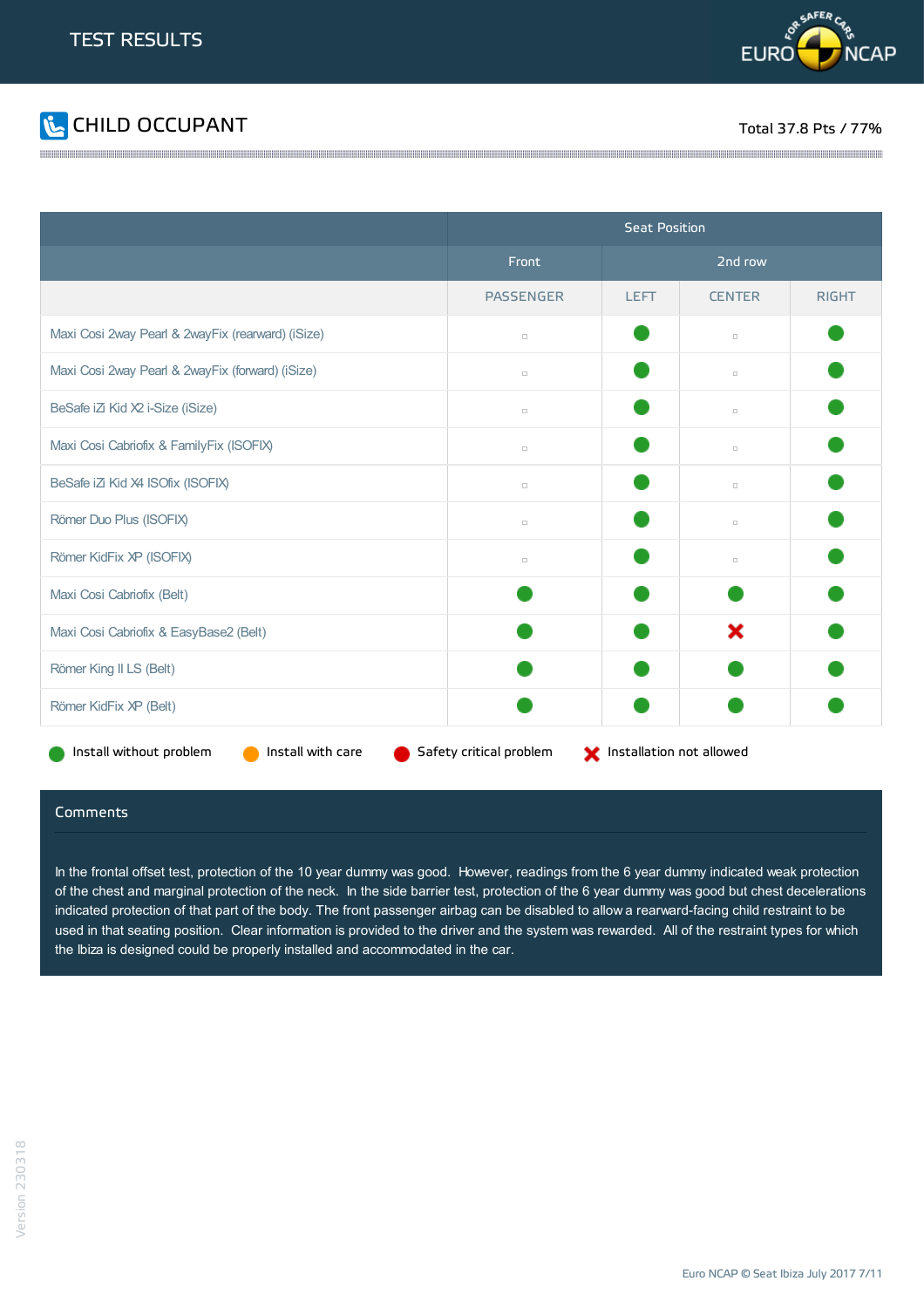



AEB Pedestrian 5.2 Pts

| <b>System Name</b>                        | <b>Front Assist</b>             |                                                                               |  |
|-------------------------------------------|---------------------------------|-------------------------------------------------------------------------------|--|
| <b>Type</b>                               |                                 | Auto-Brake with Forward Collision Warning                                     |  |
| <b>Operational From</b>                   |                                 | 5 Km/h                                                                        |  |
| Additional Information                    |                                 | Defaults on for every journey; operates above 40km/h and in low ambient light |  |
| PERFORMANCE                               |                                 |                                                                               |  |
|                                           | <b>Autobrake Function</b>       |                                                                               |  |
|                                           | Avoidance<br>Mitigation         |                                                                               |  |
| Running Adult crossing from Farside       | Collision avoided up to 45 km/h | Impact mitigated up to 55 km/h                                                |  |
| Walking Adult crossing from Nearside -25% | Collision avoided up to 40 km/h | Impact mitigated up to 55 km/h                                                |  |
|                                           |                                 |                                                                               |  |
| Walking Adult crossing from Nearside -75% | Collision avoided up to 45 km/h | Impact mitigated up to 50 km/h                                                |  |

### Comments

The bonnet surface provided good or adequate protection to the head of a struck pedestrian but performance was weak and poor in tests around the windscreen pillars. The protection provided to pedestrians' legs by the bumper was good at all test locations. Protection of the pelvis was also predominantly good or adequate. The autonomous emergency braking system can detect pedestrians as well as other vehicles. In tests, the system showed good performance, with collisions avoided or mitigated in most test scenarios and speeds.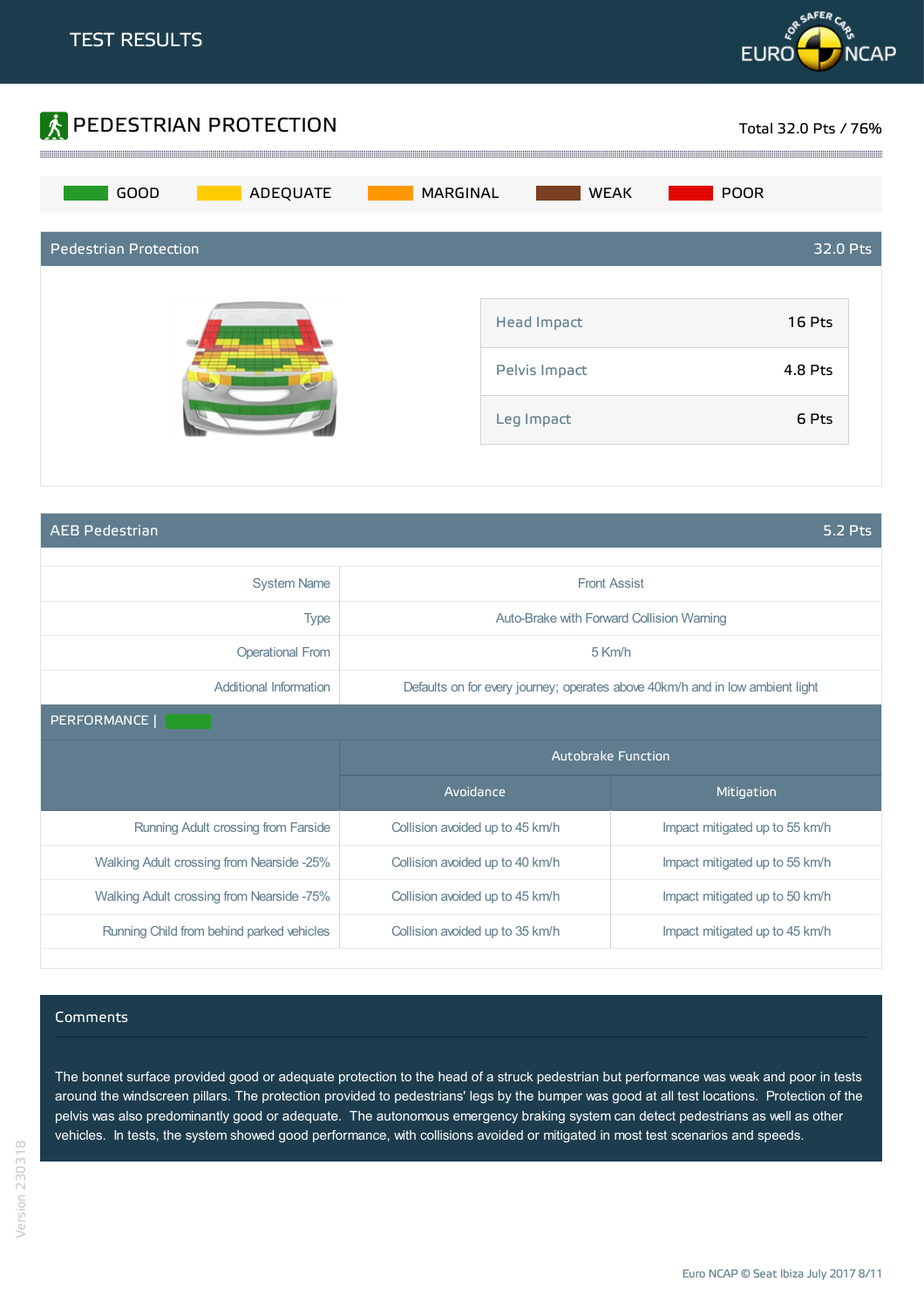

| Speed Limit Information Function   N/A |                                                              |
|----------------------------------------|--------------------------------------------------------------|
| Warning Function   Manually set        |                                                              |
|                                        | Speed Limitation Function   Manually set (accurate to 5km/h) |

## Seat Belt Reminder 3 Pts

| Applies To |                    | All seats          |                   |
|------------|--------------------|--------------------|-------------------|
| Warning    | <b>Driver Seat</b> | front passenger(s) | rear passenger(s) |
| Visual     |                    |                    |                   |
| Audible    |                    |                    |                   |

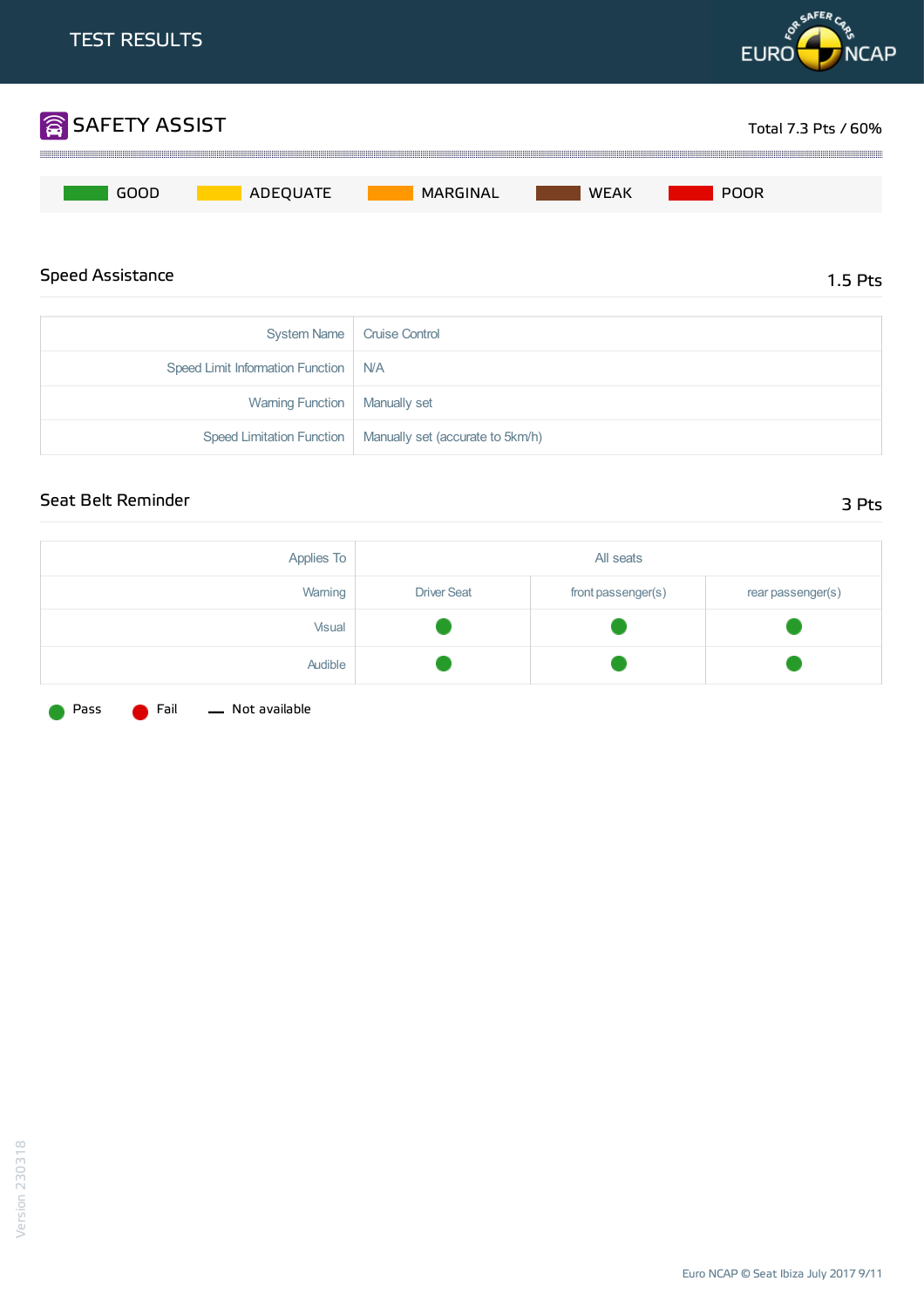# SAFETY ASSIST TOTAL TO A REPORT TO LARGE THE SERVE OF THE SERVE OF THE SERVE OF THE SERVE OF THE SERVE OF THE SERVE OF THE SERVE OF THE SERVE OF THE SERVE OF THE SERVE OF THE SERVE OF THE SERVE OF THE SERVE OF THE SERVE OF

**PREAFERC** 

**EURO** 

# AEB Interurban 2.8 Pts

**NCAP** 

| <b>System Name</b>               | <b>Front Assist</b>                                        |                                                                  |  |
|----------------------------------|------------------------------------------------------------|------------------------------------------------------------------|--|
| <b>Type</b>                      |                                                            | Forward Collision Warning with Auto-Brake                        |  |
| <b>Operational From</b>          |                                                            | $10$ Km/h                                                        |  |
| <b>Additional Information</b>    |                                                            | Default On; Supplementary Warning                                |  |
| PERFORMANCE                      |                                                            |                                                                  |  |
|                                  | Autobrake Function Only                                    | Driver reacts to warning                                         |  |
| <b>Operational Speed</b>         | 10-210 Km/h                                                | 10-210 Km/h                                                      |  |
| Approaching a stationary car     | See AEB City                                               | Crash avoided up to 40km/h.<br>Crash speed reduced up to 65km/h. |  |
| Approaching a slower moving car  | Crash avoided up to 80km/h.<br>Crash avoided up to 70km/h. |                                                                  |  |
|                                  | FOLLOWING A CAR AT SHORT DISTANCE                          |                                                                  |  |
| Car in front brakes gently       | Avoidance                                                  | Avoidance                                                        |  |
| Car in front brakes harshly      | Avoidance                                                  | Avoidance                                                        |  |
| FOLLOWING A CAR AT LONG DISTANCE |                                                            |                                                                  |  |
| Car in front brakes gently       | Avoidance                                                  | Avoidance                                                        |  |
| Car in front brakes harshly      | Avoidance                                                  | Avoidance                                                        |  |

the contract of the contract of the contract of the contract of the contract of the contract of the contract of

### Comments

A seatbelt reminder is standard for the front and rear seats. Tests of the autonomous emergency braking system at highway speeds demonstrated good performance. The Ibiza has a driver-set speed limitation system as standard equipment but is not equipped with a lane assistance system.